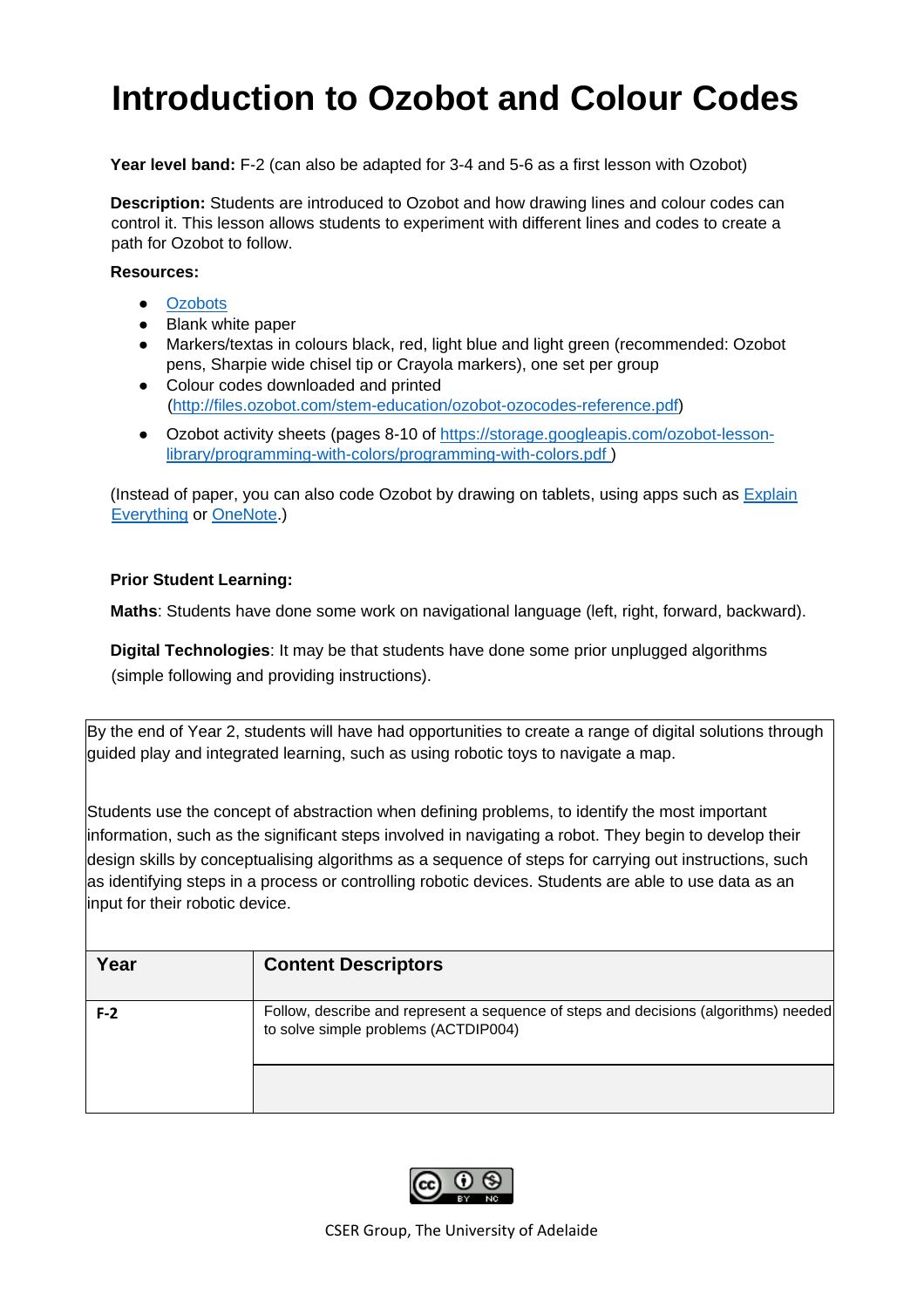| <b>Element</b> | <b>Summary of tasks</b>                                                                                                                                                                                                                                                                                                                                                                                                        |  |  |  |  |
|----------------|--------------------------------------------------------------------------------------------------------------------------------------------------------------------------------------------------------------------------------------------------------------------------------------------------------------------------------------------------------------------------------------------------------------------------------|--|--|--|--|
| Learning hook  | Introduce Ozobot and explain how the robot works.<br>With a black marker, draw a line and show how Ozobot follows it.<br>Repeat for other colours.<br>Show Ozobots sensors on the bottom and explain that these are its eyes - it can follow<br>lines and can see different colours.<br>Draw crossing lines (or use print out) and ask students to predict what will happen when<br>Ozobot reaches a junction.<br><b>START</b> |  |  |  |  |
| Achievement    | $\overline{\mathbf{c}}$<br>Place Ozobot at the start, and repeat a few times. The turn is random, so run enough<br>times to demonstrate this.<br>Were your predictions correct?<br>By the end of Year 2, students design solutions to simple problems using a sequence of                                                                                                                                                      |  |  |  |  |
| Standards      | steps and decisions.                                                                                                                                                                                                                                                                                                                                                                                                           |  |  |  |  |

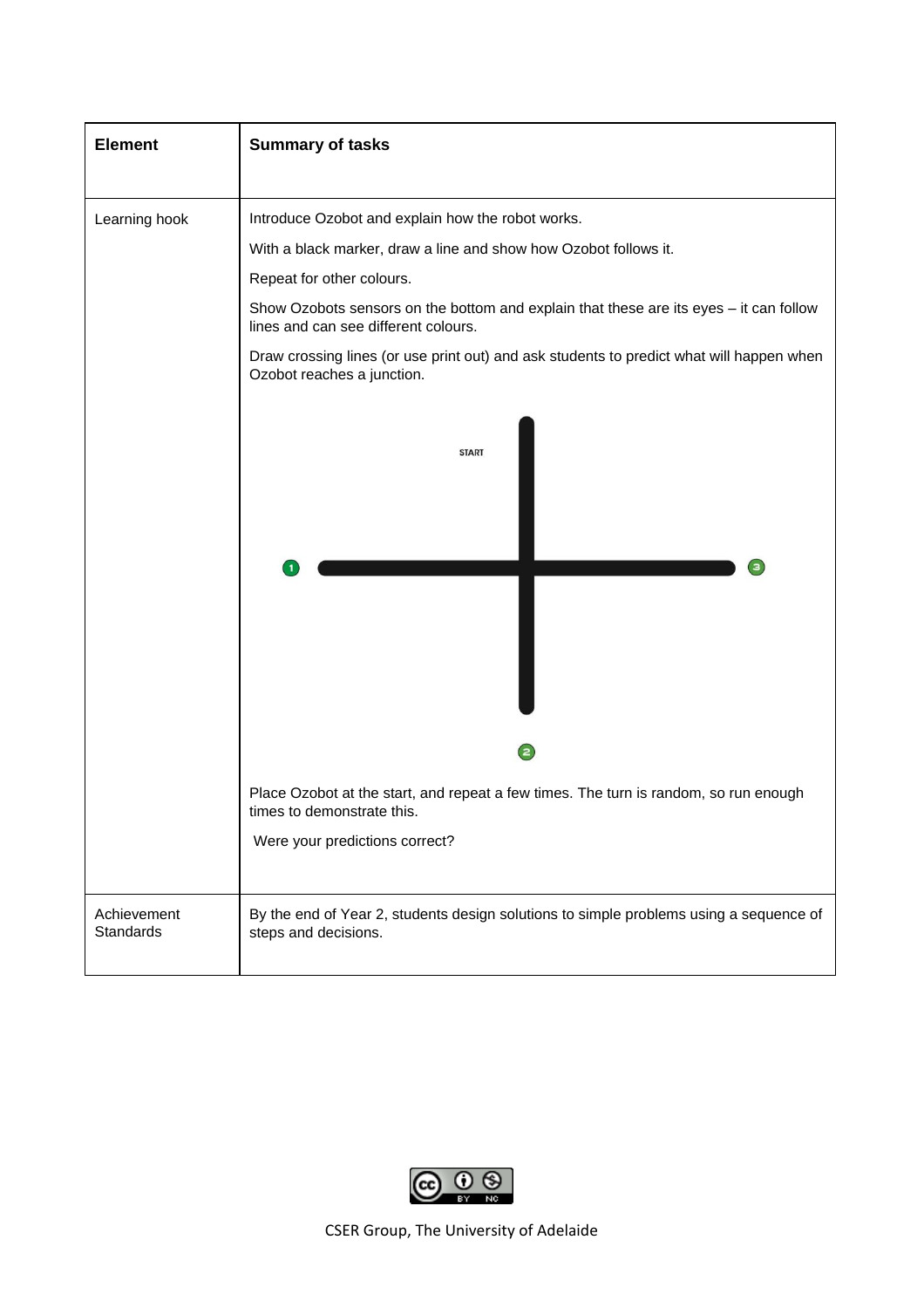| Learning Map<br>(Sequence) | Students describe the sequence of turns that Ozobot needs to make.<br>٠<br>Students work in teams to design their algorithm using a sequence of colour<br>codes, that navigate Ozobot along a path.<br>Students can draw paths, including colour codes and control Ozobot along the<br>$\bullet$<br>paths.<br>Students can debug their algorithms and troubleshoot (line thickness,<br>calibration etc.) |  |  |  |  |
|----------------------------|----------------------------------------------------------------------------------------------------------------------------------------------------------------------------------------------------------------------------------------------------------------------------------------------------------------------------------------------------------------------------------------------------------|--|--|--|--|
| Learning input             | Show how colour codes work. Demonstrate "Go right' and 'Fast' as examples.                                                                                                                                                                                                                                                                                                                               |  |  |  |  |
|                            | Explain that students are going to construct their own paths and make some paths for<br>Ozobot to follow.                                                                                                                                                                                                                                                                                                |  |  |  |  |
|                            | Ozobot is quite fussy, so you'll need to work out how thick the lines need to be and what<br>size to draw the colour codes.                                                                                                                                                                                                                                                                              |  |  |  |  |
|                            | Suggest checking that ink is dry before putting Ozobot on the line.                                                                                                                                                                                                                                                                                                                                      |  |  |  |  |
|                            |                                                                                                                                                                                                                                                                                                                                                                                                          |  |  |  |  |
| Learning<br>construction   | Students understand that Ozobots have sensors and follow lines and colour code<br>instructions.                                                                                                                                                                                                                                                                                                          |  |  |  |  |
|                            | They work in small groups or pairs to construct paths using paper and coloured pens.                                                                                                                                                                                                                                                                                                                     |  |  |  |  |
|                            | This is an opportunity for students to play and find out how to control the Ozobots.                                                                                                                                                                                                                                                                                                                     |  |  |  |  |
|                            | Have codes printed and available or displayed at the front of the class. Example codes<br>to start with:                                                                                                                                                                                                                                                                                                 |  |  |  |  |
|                            | Go Left, Go Straight, Go Right, Slow, Fast, U-turn                                                                                                                                                                                                                                                                                                                                                       |  |  |  |  |
|                            | As students draw lines, teacher asks questions:                                                                                                                                                                                                                                                                                                                                                          |  |  |  |  |
|                            | Why did you draw this bit?                                                                                                                                                                                                                                                                                                                                                                               |  |  |  |  |
|                            | What would happen if you added a line here?                                                                                                                                                                                                                                                                                                                                                              |  |  |  |  |
|                            | Would Ozobot always go that way?                                                                                                                                                                                                                                                                                                                                                                         |  |  |  |  |
|                            | (Perhaps have available some copies of activity sheet 3 from<br>https://storage.googleapis.com/ozobot-lesson-library/programming-with-<br>colors/programming-with-colors.pdf)                                                                                                                                                                                                                            |  |  |  |  |
| Learning demo              | Once students have got working drawings and solved any problems, choose a couple of<br>groups to present what they have created with the class:                                                                                                                                                                                                                                                          |  |  |  |  |
|                            | What does Ozobot do?<br>What did you discover about the lines or codes?<br>What worked well?<br>What did not work well?<br>Did you change anything?                                                                                                                                                                                                                                                      |  |  |  |  |

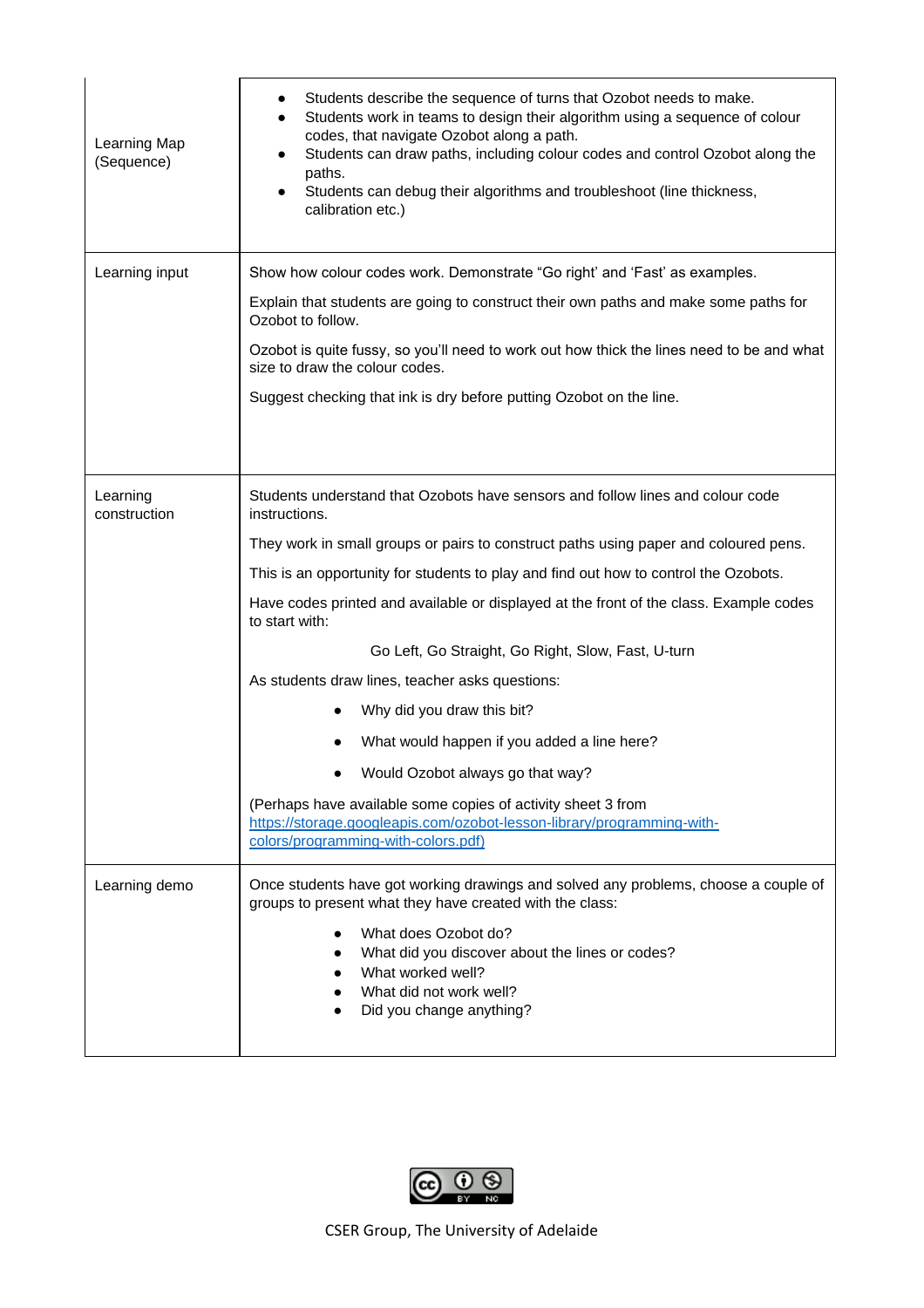| Learning reflection | Bring together the observations from the learning demo and, with the students, come up<br>with a list of rules, e.g.                          |  |  |  |  |
|---------------------|-----------------------------------------------------------------------------------------------------------------------------------------------|--|--|--|--|
|                     | Thickness of the lines<br>What size the codes need to be<br>What works and doesn't work with the lines (e.g. curves, turns etc.)<br>$\bullet$ |  |  |  |  |

#### **Assessment:**

Formative Assessment:

- Teachers observe students using the Ozobots, creating their algorithms and debugging.
- Use questioning to elicit student understanding of the functions of the Ozobot and their algorithmic thinking.
- You might take photos of the students' work to document their progress, or record the Ozobot in their final demonstration.

|                     |                                                                       | <b>Quantity of knowledge</b>                                                                                                                | <b>Quality of understanding</b>                                                                                                                                                   |                                                                                                                                                                 |                                                                                                                                                      |
|---------------------|-----------------------------------------------------------------------|---------------------------------------------------------------------------------------------------------------------------------------------|-----------------------------------------------------------------------------------------------------------------------------------------------------------------------------------|-----------------------------------------------------------------------------------------------------------------------------------------------------------------|------------------------------------------------------------------------------------------------------------------------------------------------------|
| <b>Criteria</b>     | Pre-<br>structural                                                    | Uni-<br>structural                                                                                                                          | Multi-<br>structural                                                                                                                                                              | <b>Relational</b>                                                                                                                                               | <b>Extended</b><br>abstract                                                                                                                          |
| Algorithms<br>Codes | No algorithm or<br>colour codes<br>shown                              | Algorithm only<br>shows a limited<br>number of<br>instructions<br>which are<br>not linked -<br>possibly use of<br>different colour<br>lines | Algorithm has<br>enough<br>instructions to<br>complete the<br>task but not<br>linked or not<br>linked in the<br>correct<br>$sequence - or$<br>there are codes<br>that do not work | Algorithm has<br>instructions<br>linked in the<br>correct sequence<br>to achieve the<br>task - Ozobot can<br>follow a path as<br>designed using<br>colour codes | Algorithm brings in<br>prior learning<br>and/or<br>independent<br>learning beyond<br>the task and<br>possibly includes<br>additional colour<br>codes |
| Vocabulary          | When describing<br>algorithm, no<br>specific<br>vocabulary is<br>used | The terms<br>instruction or<br>code may be<br>used as a<br>general<br>description                                                           | The term<br>algorithm is<br>used as a<br>general<br>description                                                                                                                   | The terms<br>algorithm is used<br>confidently with<br>specific reference<br>to learner's work                                                                   | Specific<br>vocabulary like<br>decisions and<br>repetition is used,<br>going beyond the<br>set language                                              |